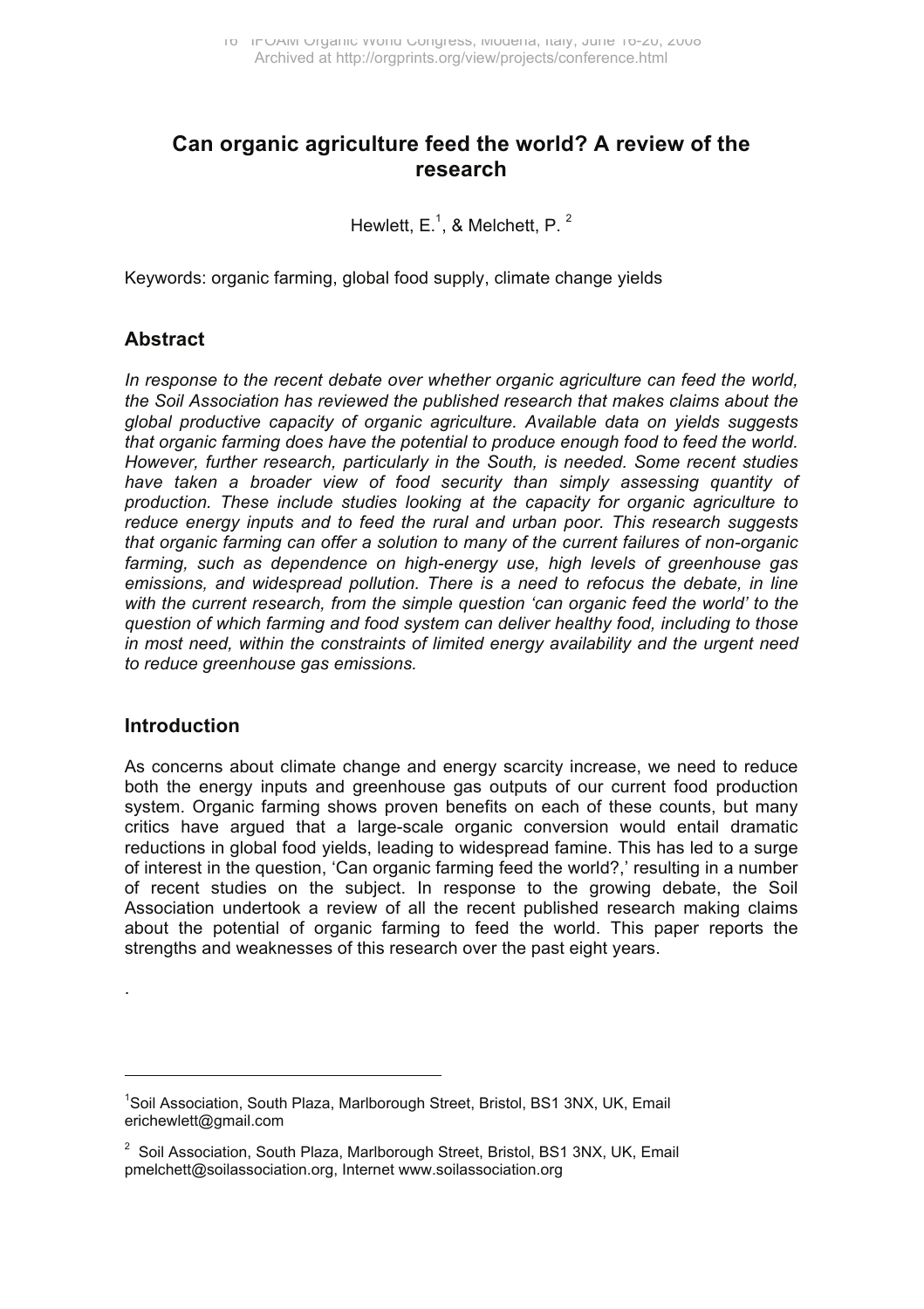# **Materials and methods**

The literature review took place in August 2007 and was confined to internet searches using search engines provided by Google, Ingenta, Science Direct, Web of Science, and JSTOR. The literature review found 10 published within the past eight years that make global claims about the productive capacity of organic agriculture and 88 that dealt with organic vields in general.

# **Results**

All of the studies reviewed showed the potential of organic farming to produce enough food to feed the world's current population, despite the limited research and development it has received over the last 60 years*.* Examples include studies like Badgley *et al* (2006), which, while limited in scope, did indicate that organic agriculture has the potential to contribute "substantially to the global food supply." Halberg's *et al*  $(2006)$  book, though conservative about organic agriculture's potential, provides a good analysis of the strengths, weaknesses, and areas of future development for organic farming. Studies like Halberg *et al* (2006), which deal with additional concerns other than simple yield comparisons, are also useful in pointing out the failure of food distribution under the current system and note the environmental sustainability problems of non-organic farming compared to organic systems. Current evidence suggests is that it is possible to massively cut the amount of chemical inputs used worldwide right now without a drop in food availability, through low-input farming methods that use organic techniques.

In reviewing the current data on organic farming's total productive capacity, results generally differ between North and South. Current figures in the North show organic yields to be around 50-100% of those on non-organic farms, depending on the crop and location. These figures come from a wealth of research throughout Europe and North America. In the US, for example, the Rodale institute (Pimentel *et al*, 2005) has been running a study over 20 years that has consistently shown that organic agriculture delivers almost equal yields, is more environmentally friendly, and uses less energy than non-organic farming. In contrast, published research in Europe, due to the high inputs of non-organic farming practices here, have generally shown less favorable yields comparisons than most US studies. Despite this, the Fliessbach *et al*, (2000) study in Switzerland, which has also been running over 20 years, has consistently shown an average yield of 80% of non-organic plots, while using half the inputs.

In contrast to the intensive agriculture of the North, non-organic farming in the South is typically low-input and low yielding. Here, the introduction of organic agricultural techniques can produce dramatic increases in yield, without financial outlay on new crop varieties, chemical fertilizers, or pesticides. Parrott & Marsden (2002) give an example of comparative yield research in Brazil where a switch to organic increased maize yields by 20-250%, and in Peru where research has shown organic farming to increase yields by 150% for a range of upland crops. As Halberg *et al* (2006) and Parrott & Marsden (2002) have both noted, the majority of the studies so far have been based on the strong but self-reported evidence of the Pretty & Hines (2001) study. However, despite the limited number of studies in the South in tropical climates, an emerging body of data from a multitude of sources is producing similar findings to Pretty & Hines (2001) on the increase in yields achieved by organic systems.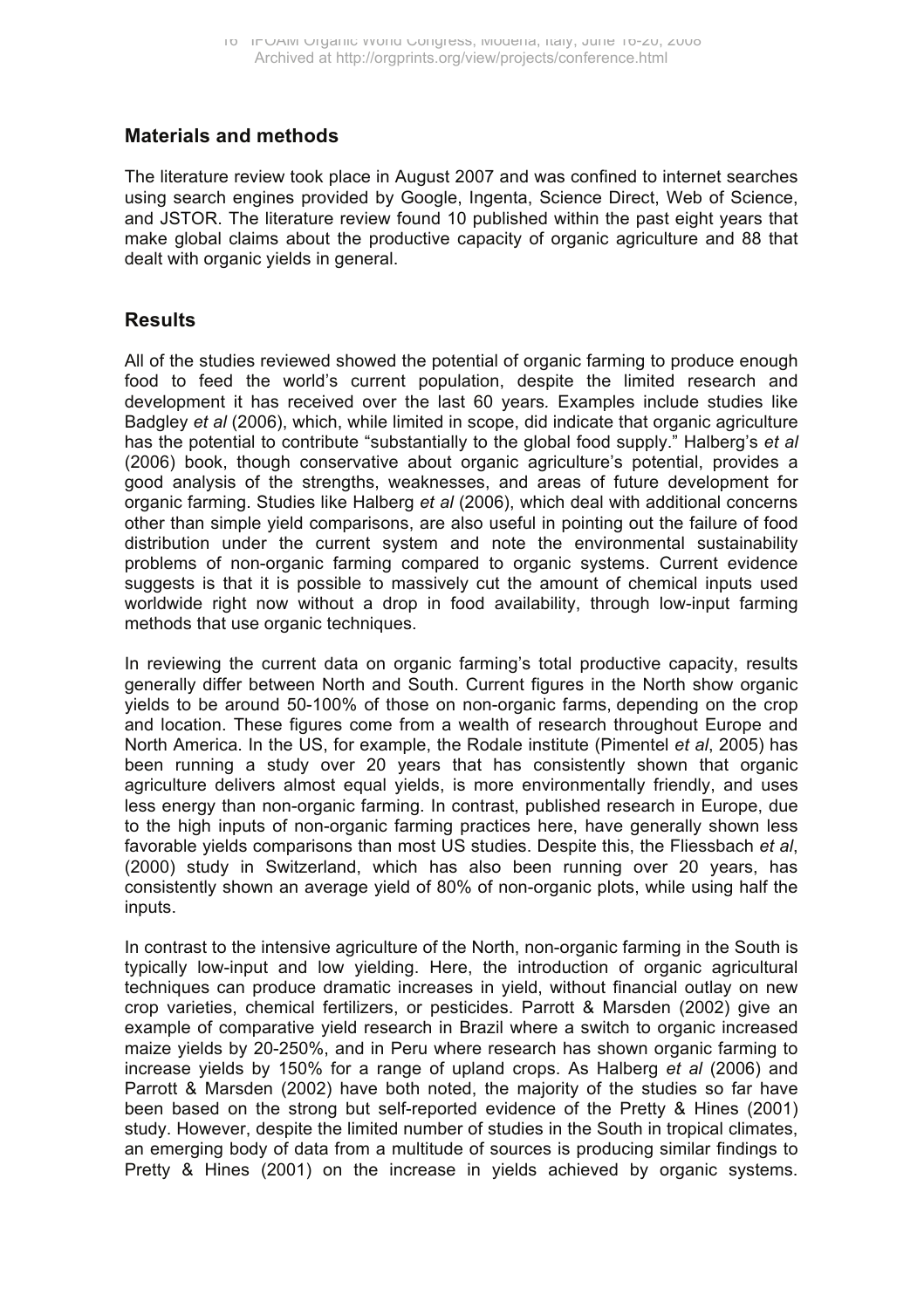Examples include a current study by Gibbon *et al* (2007) in Uganda and the IFAD (2005) research in Asia. The FAO (2007) has also noted studies in places like Ethiopia, Indonesia, and the Philippines, many with a sample size above, and in some cases well above, 350 farms.

None of the evidence appears to support the conclusions reached by those who suggest that global adoption of organic farming would lead to widespread starvation. However, while organic yields look promising, none of the papers reviewed provided conclusive evidence that organic farming could feed the world. This is primarily due to the unique conditions inherent to local organic systems; in assessing organic yields, it is less easy to generalize than for the more uniform conditions of non-organic farming, and so an enormous amount of data from around the globe would be required to answer the question conclusively. This caveat applies even in the cases of Badgley *et al* (2006), and Halberg *et al* (2006), both studies that comment positively on organic farming's potential to feed the world.

## **Conclusions**

Overall, studies looking into the comparative yield performance of organic and nonorganic systems will surprise many with their findings that organic farming can feed the world. However, any discussion that deals solely with the yields of a food system risks perpetuating the myth that producing sufficient food globally ensures the end of world hunger. What is certain is that yields alone do not feed human populations. Indeed, we are also learning that sufficient food of the wrong type can be a curse, not a blessing, as first developed and increasingly developing countries succumb to epidemics of childhood and adult obesity. In contrast, organic farming in Northern Ethiopia has shown that organic systems can provide a more drought resistant, nutritionally diverse food supply for local people (Araya & Edwards, 2006). In the future, research should focus on the capacity of organic farming to provide a healthy diet for the world's population, in particular for those most in need, in conditions of climate stress, without reliance on expensive external inputs (whether seeds, fertilizers or pesticides), with minimal use of fossil fuels, and greatly reduced greenhouse gas emissions.

Current research clearly shows that basic steps towards the development of organic systems can be employed now on non-organic farms that can drastically reduce chemical inputs while maintaining and even increasing yields and yield sustainability. A review of the current trends in organic agricultural research shows that it is developing beyond a simple comparison of yields. Currently, researchers are trying to create models that take into account many of organic farming's wider benefits as a global food production system. Additionally, existing data on the comparative performance of organic and non-organic systems have looked at organic farms using mainly crop varieties and farm animals bred for non-organic systems. New breeding research, producing varieties, and breeds better adapted to the unique conditions of local organic systems, is showing very significant increases in yields. The lack of research and development over the last 60 years suggests that current organic yield performance may be far lower than its full potential, as was the case for non-organic yields 60 years ago